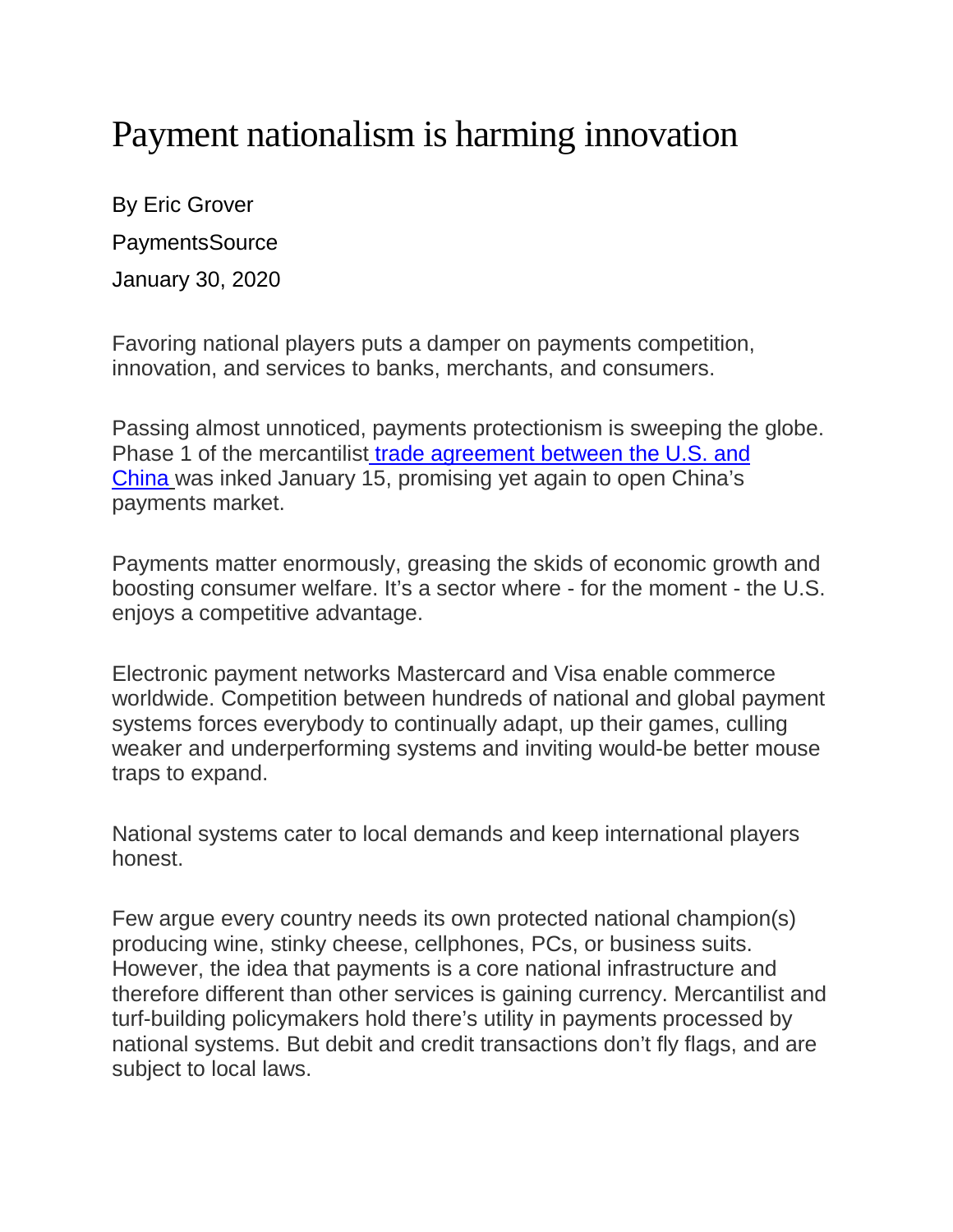Governments interfere to privilege or run national payment systems, muting market accountability. Banks are pressured to invest in or use systems to satisfy regulators rather than customers and shareholders. State-run systems aren't subject to the same ruthless market discipline imposed on private networks. Absent state protection, even dominant players failing to serve customers or anticipate needs are displaced. While in 2005 Dutch banks launched the iDeal system to better serve e-commerce, in 2012 they replaced their national debit newwork PIN with Mastercard and Visa, rather than upgrading it.

The best outcome would be a world where multinational systems can compete anywhere and national players undertake different strategies to expand beyond their home markets. In Kenya, for example, where many people were badly served by banks and traditional "card" systems, M-Pesa launched and now operates in 11 countries. PayPal initially got traction providing payments on eBay – a market neglected by Mastercard and Visa, and it now operates in 200 countries.

The pox of protectionism hasn't affected payments markets equally. China, the E.U. and U.S. reflect the continuum from closed markets, to open but interventionist, to open, respectively.

The China trade agreement requires that Beijing expeditiously accept and process applications by American payment systems to clear domestic card transactions. Skepticism is warranted. The world's second-largest electronic payments market is trade liberalizers' bête noire. [Beijing signed](https://www.nationalreview.com/2020/01/on-china-pinholes-and-pinpricks/)  [trade memoranda with the U.S. in 1989, 1992, 1995, and 1996, none of](https://www.nationalreview.com/2020/01/on-china-pinholes-and-pinpricks/)  [which it honored.](https://www.nationalreview.com/2020/01/on-china-pinholes-and-pinpricks/) The Middle Kingdom flagrantly flouted its 2001 WTO commitment to open up its payments market by 2006. Notwithstanding losing a U.S. WTO case and serial assurances it would open up, there still hasn't been a single domestic Visa, Mastercard, PayPal, American Express, or Discover transaction in China.

E.U. regulators cheer putative continental champions. At the ECB's behest, 20 banks are considering developing a pan-E.U. payment system dubbed "Pepsi." It's been tried before. With the encouragement of Brussels, 24 Western European banks floated the Monnet network, which never made it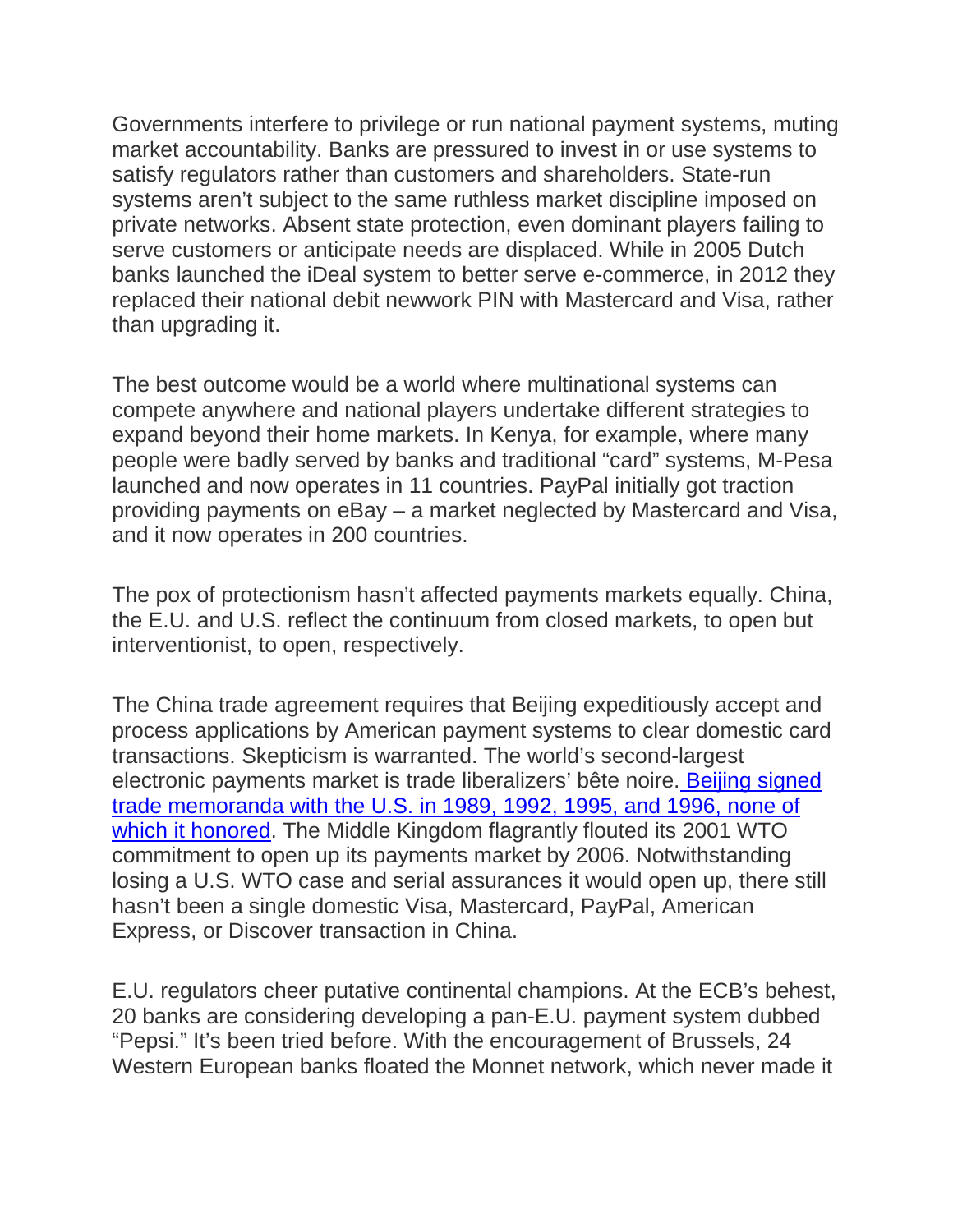out of the gate. A similarly inspired coalition of national systems called the Euro Alliance of Payment Systems floundered.

Notwithstanding the Trump administration's saber-rattling on trade and tariffs, the U.S. electronic payments market is wide open. Excepting the Fed processing some interbank payments, it's the accountable hands of the private-sector. Foreign systems like JCB, Alipay, WeChat Pay and China UnionPay compete freely. There are no burdensome licensing or incountry processing requirements. While it'd face hurdles finding a path to critical mass, if French banks' Cartes Bancaires wanted to take a run at the U.S. market, it could.

Within the world's largest emerging payments market India, there's a nationalist current. Spurred by the central bank in 2012, the bank-owned National Payments Corporation of India launched national-payments champion Rupay. Delhi mandates that payment systems process transactions in-country, raising entry costs. Nevertheless, unlike China it's open, and there's fierce competition between national and foreign traditional and alternative payments systems.

Russia mandated foreign payment systems process in-country and the central bank introduced its champion, Mir, in 2015. Moscow mandated government pension and welfare payments be processed by it.

Sri Lanka's central bank jumped into the mix with its National Payment Scheme.

Turkey is Europe's second-largest credit-card market. Turkish banks' cooperative BKM debuted the card-network national champion called Troy in 2015.

Bank Indonesia is attempting to curate a national payments ecosystem, mandating use of national payment switches and schemes, and in 2018 launched the National Payment Gateway scheme.

While mercantilist national systems on standalone economic merits doesn't bear scrutiny, there may be a national-security rationale. Washington